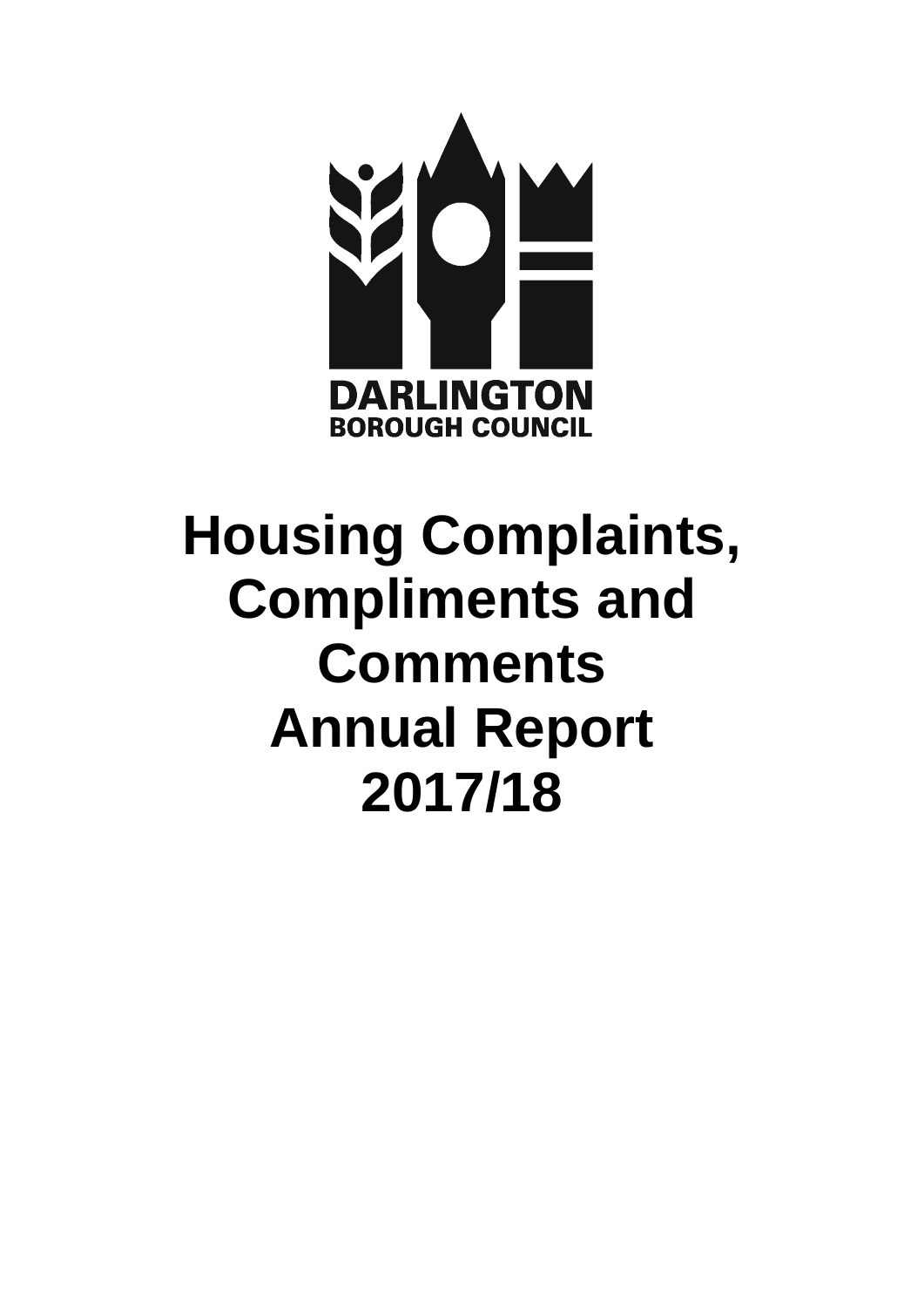# **Contents**

### Page

| Performance against the Corporate Complaints, Compliments |  |
|-----------------------------------------------------------|--|
|                                                           |  |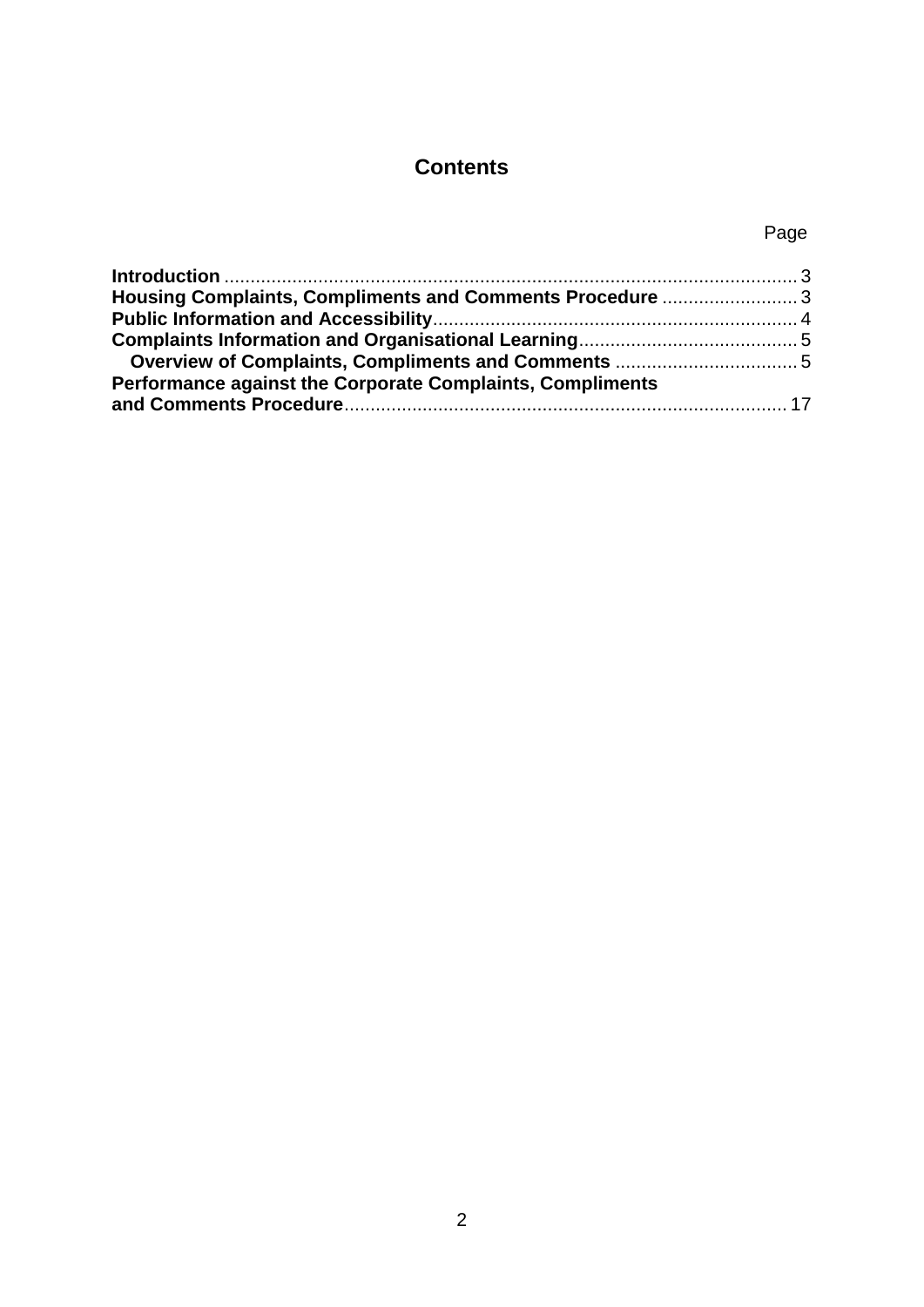# <span id="page-2-0"></span>**Introduction**

This report provides an analysis of the complaints, compliments and comments received by the Council during 2017/18 under the Housing Complaints, Compliments and Comments Procedure (the procedure). The purpose of the report is to identify topics and trends in relation to complaints; identify areas of organisational learning that have taken place over the past year as a result of the complaints received and make further recommendations based on trend data to improve services. The report also highlights any areas of good practice and seeks to identify topics and trends in relation to comments made by members of the public so that the Council can take action where appropriate to improve services.

In addition to the statistical information presented in this report it is important to recognise the work of the Complaints and Information Governance (CIG) Team that underpins this in terms of promoting an organisational culture in which complaints are recognised, accepted, owned and resolved as efficiently and as close to the point of service delivery as possible. This also enables the Council to collect accurate information on complaints in order to identify topics and trends and improve services accordingly.

# <span id="page-2-1"></span>**Housing Complaints, Compliments and Comments Procedure**

The procedure sets out how the Council will deal with complaints, compliments and comments received about the Council as a social landlord (as well as in respect of its ownership and management of leasehold housing).

The procedure has three stages. Stage 1 is a local resolution stage where we try to resolve those complaints that cannot be resolved immediately as part of our day to day business. Stage 1 complaints are dealt with locally, that is within the service being complained about. We aim to resolve the majority of complaints at Stage 1 of the procedure.

Stage 2 is a formal investigation stage where complaints will usually be investigated by the Complaints Investigator or Complaints Manager.

Stage 3 is a mandatory stage between the Council and the Housing Ombudsman. This is referred to as the 'designated person' or 'democratic filter'. The designated person or democratic filter can be an MP, a local Councillor or a recognised Tenant Panel. In Darlington we have a recognised Tenant Panel (from here onwards referred to as the Tenants' Complaints Panel).

Should a tenant remain dissatisfied with the Council's response to their complaint, they will be required to refer the matter to the 'designated person' or 'democratic filter'. The 'designated person' or 'democratic filter' may help resolve the complaint directly, refer the complaint to the Housing Ombudsman or decide to do neither. If the 'designated person' or 'democratic filter' decides not to take any action the complainant will be entitled to refer the matter to the Housing Ombudsman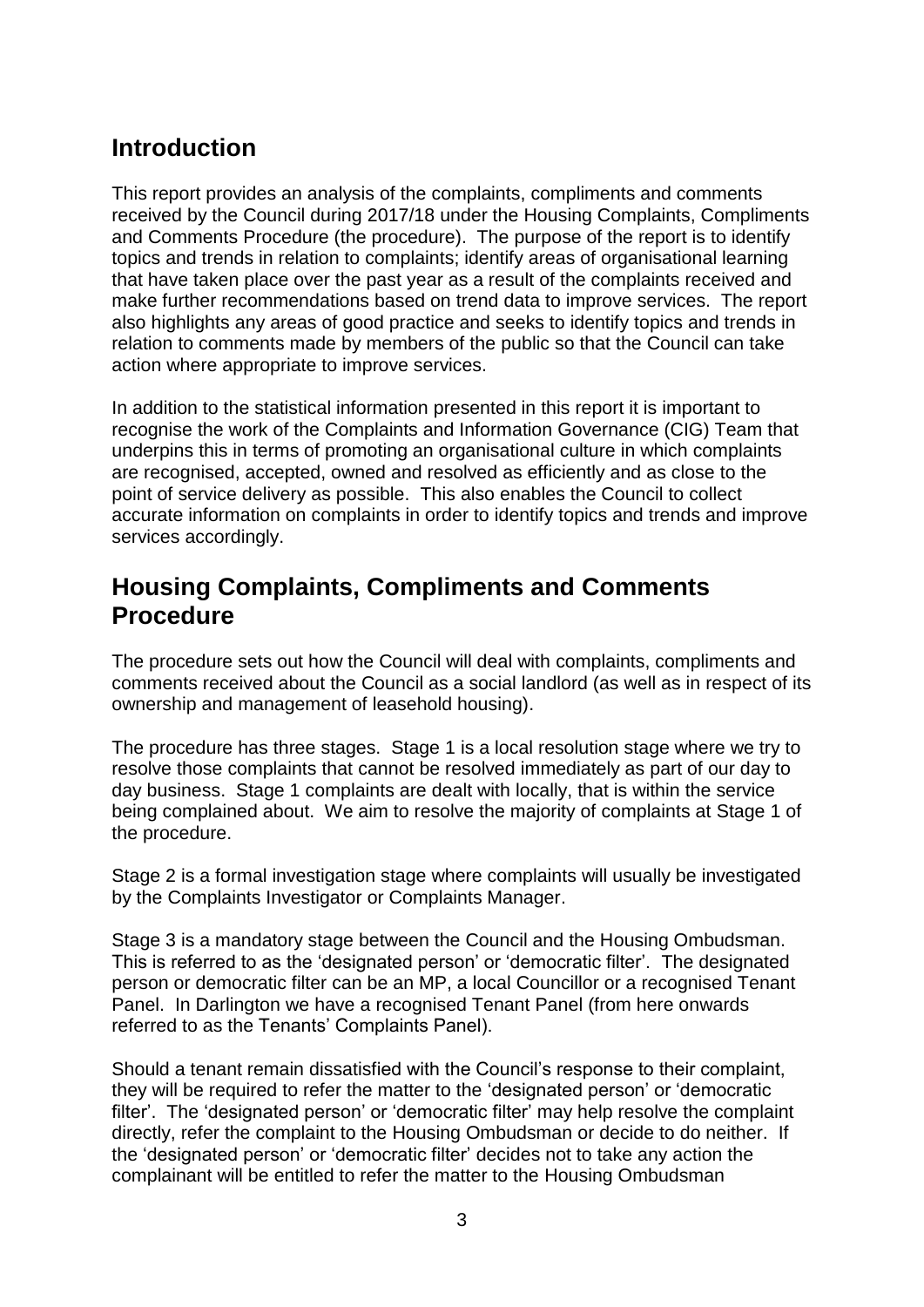directly. The complainant will also be able to approach the Housing Ombudsman directly in cases where eight weeks have elapsed since the Council's response to their complaint at Stage 2 of the procedure.

# <span id="page-3-0"></span>**Public Information and Accessibility**

We are committed to making sure that everyone has equal access to all our services. To help make sure the Council's complaints procedures are easily accessible we have produced two leaflets (one for children and young people and one for adults) covering all Council services to reflect the single point of access for complainants within the Council. The leaflets are available in all Council buildings. They have been written in line with the Plain English Campaign standards. The title is written in the most commonly used community languages and it contains details on how to access the information in other formats, for example, large print, audio and Braille.

Information is available on the Council's website which contains an electronic form people can use to make a complaint, pay someone a compliment or pass comment on Council services. People may make a complaint in any format they wish. This can be in writing, email, via the web, over the phone, in person or by any other reasonable means.

The Complaints and Information Governance Manager can arrange advocates and interpreters (including British Sign Language interpreters) where appropriate.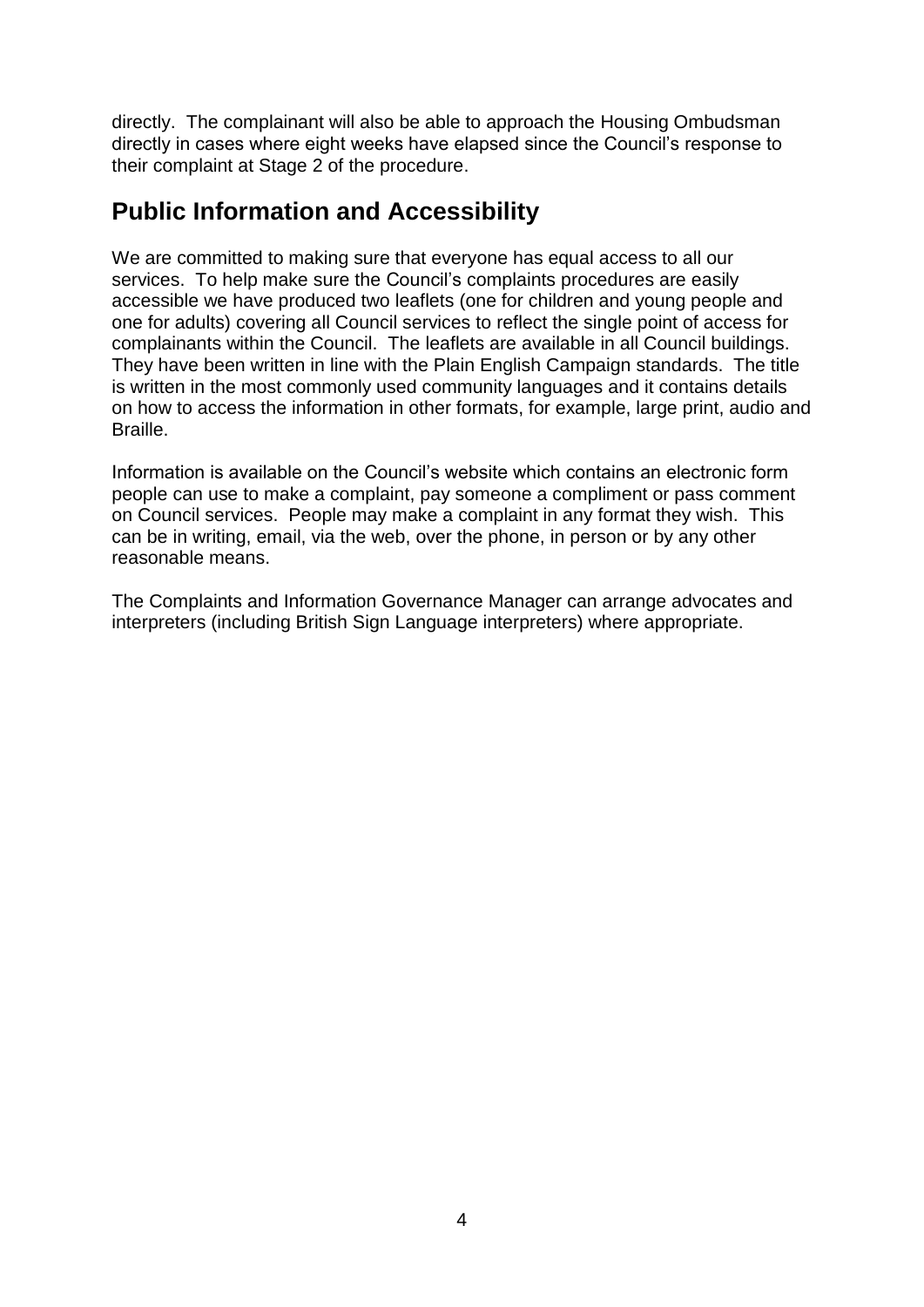# <span id="page-4-1"></span><span id="page-4-0"></span>**Complaints Information and Organisational Learning Overview of Complaints, Compliments and Comments**



**Total Complaints, Compliments and Comments** 

Between 1 April 2017 and 31 March 2018 the Council received a total of 86 complaints under the procedure, the same number as in 2016/17. A total of 18 complaints were considered at Stage 2, compared to 14 in 2016/17. All 18 were initially dealt with at Stage 1. 0 complaints were considered at Stage 3, as was the case in 2016/17. The Council also received 19 compliments under the procedure, a reduction from 34 in 2016/17 and 0 comments compared to 3 in 2016/17.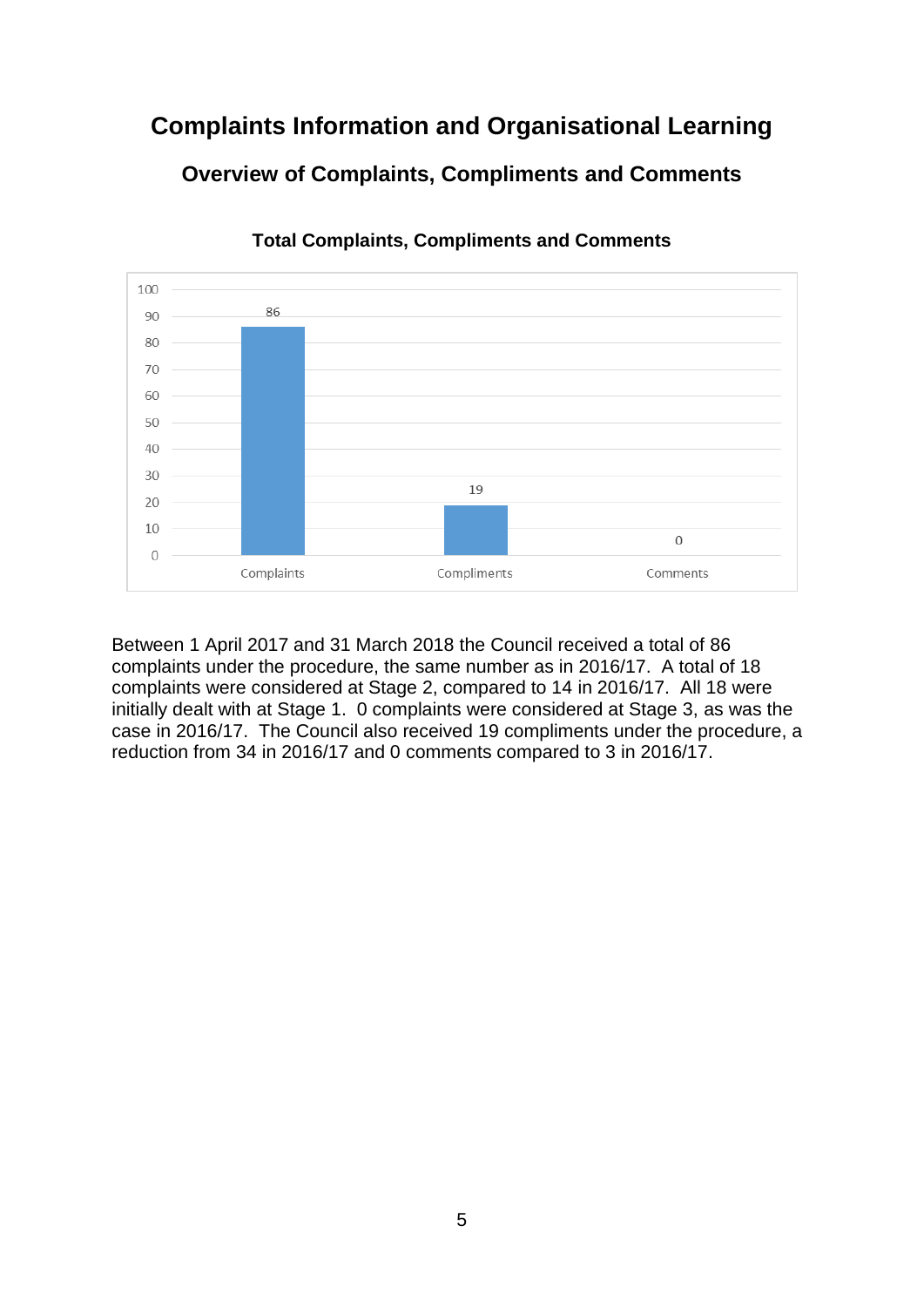#### **Complaints by Service**



Housing received 53 complaints, compared to 54 in 2016/17.

Building Services received 30 complaints, compared to 31 in 2016/17.

Environmental Services received 3 complaints, compared to 1 in 2016/17.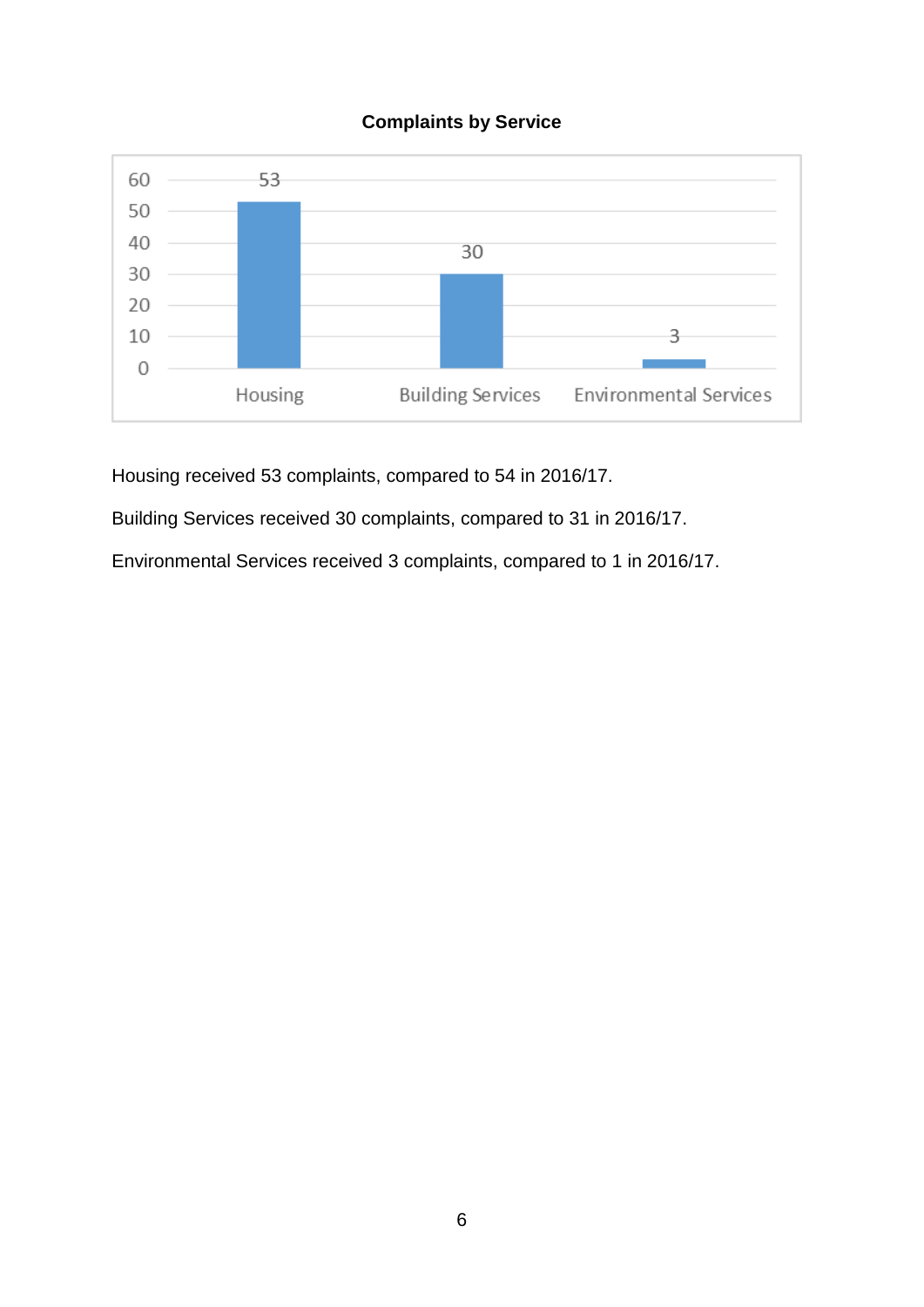

**Complaints by Team – Housing Service**

Housing Management Services/Management Services received 26 complaints, a decrease from 36 in 2016/17.

Housing Asset Management received 12 complaints, an increase from 9 in 2016/17.

Tenancy Enforcement received 6 complaints, an increase from 3 in 2016/17.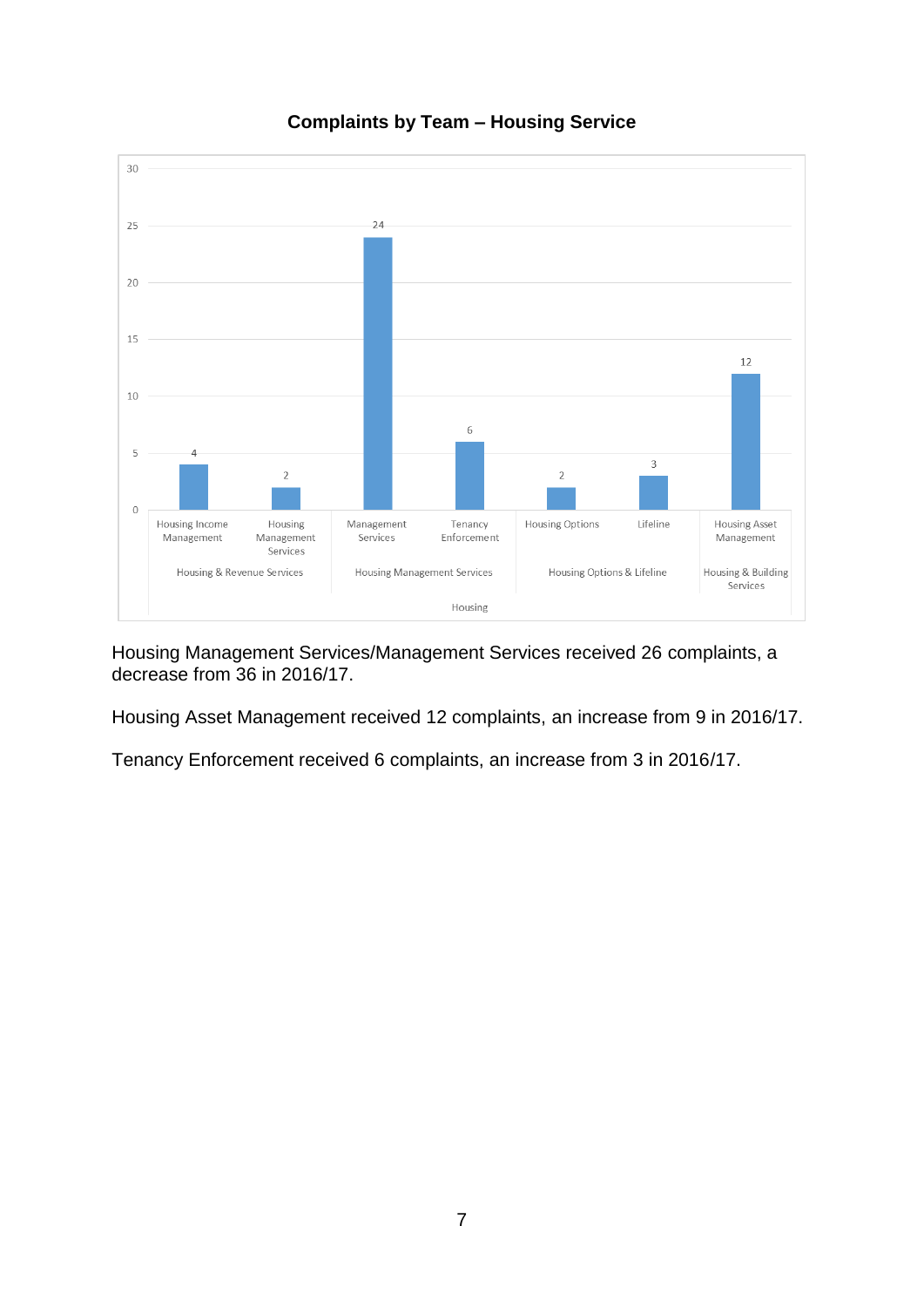

#### **Complaints by Team – Building Services**

Maintenance, Electrical Services received 3 complaints, an increase from 2 in 2016/17.

Maintenance, Gas Services received 5 complaints, compared to 4 in 2016/17.

Maintenance/Planned Maintenance, General Trades received 17 complaints, an increase from 8 in 2016/17.

Responsive Repairs, General Trades did not receive any complaints, a decrease from 7 in 2016/17.

Responsive Repairs, Gas Services received 1 complaint, a decrease from 9 in 2016/17.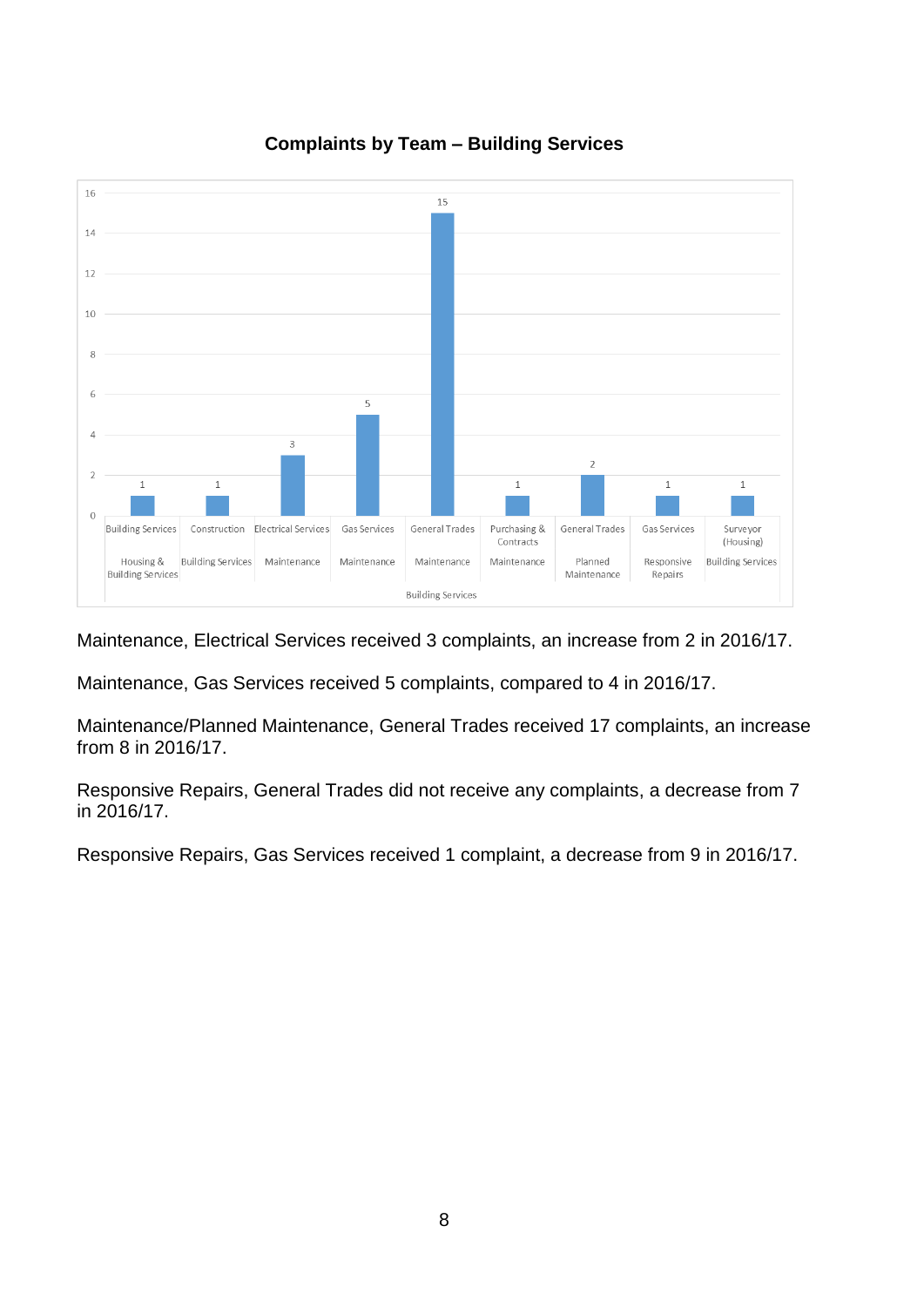

#### **Complaints by Team - Environmental Services**

#### **Compliments by Service Area/Team**

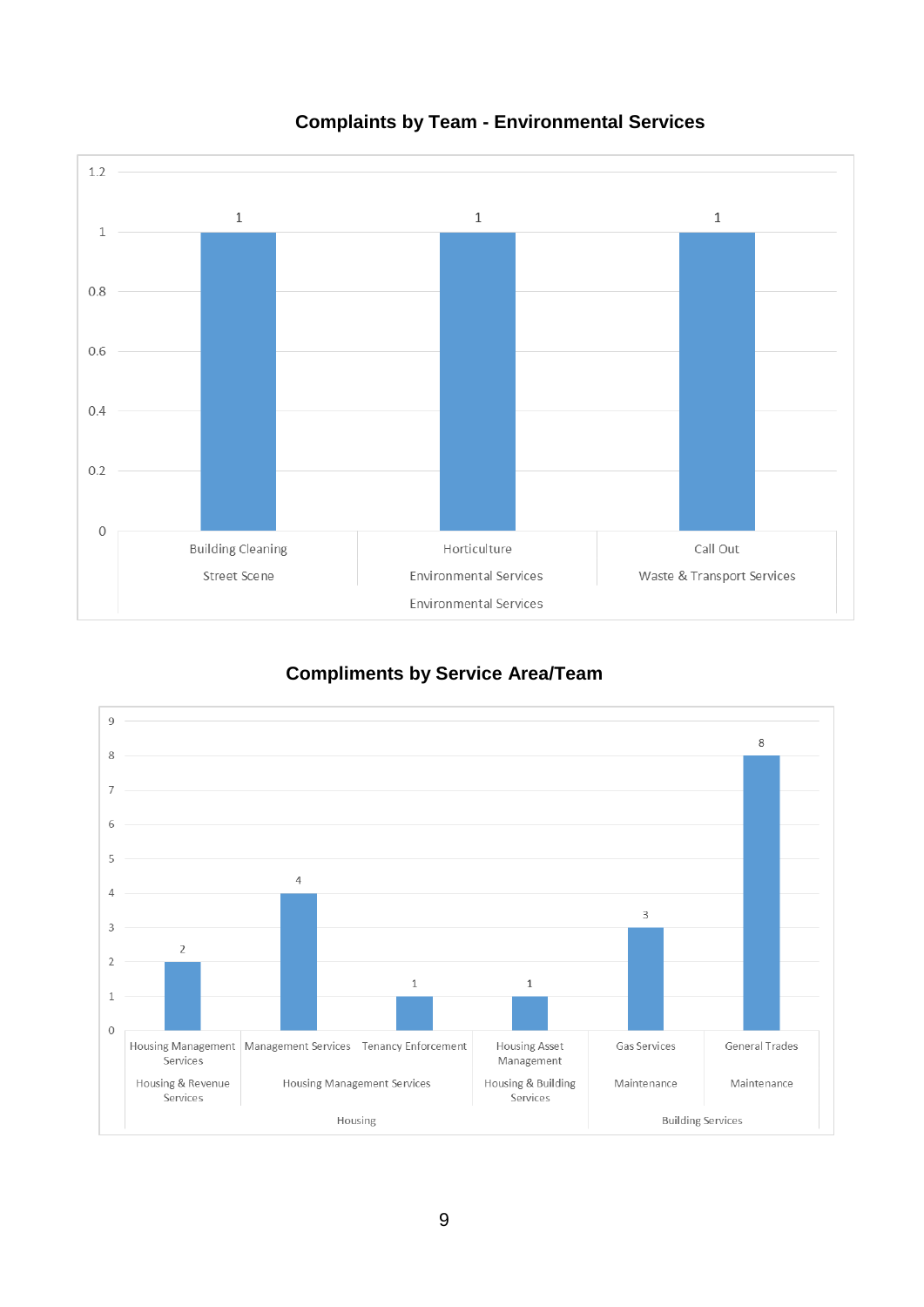Housing received 8 compliments, a decrease from 22 in 2016/17. This reduction can be accounted for by more accurate recording *(During 2016/17 some compliments were recorded under this procedure, rather than correctly under the Council's Corporate Complaints, Compliments and Comments Procedure).*

Building Services received 11 compliments, the same number as in 2016/17.

Housing Management Services/Management Services received 6 compliments, a reduction from 9 in 2016/17.

General Trades received 8 compliments, an increase from 4 in 2016/17.

#### **Comments by Service Area/Team**

The Council did not receive any comments during 2017/18 a reduction from 3 in 2016/17.



#### **Complaints by Issue**

#### **Housing Services**

Housing received 2 complaints about communicaiton, a reduction from 12 in 2016/17.

Housing received 33 complaints about service provision, an increase from 22 in 2016/17.

Housing received 8 complaints about staff attitude/behaviour, a decrease from 11 in 2016/17.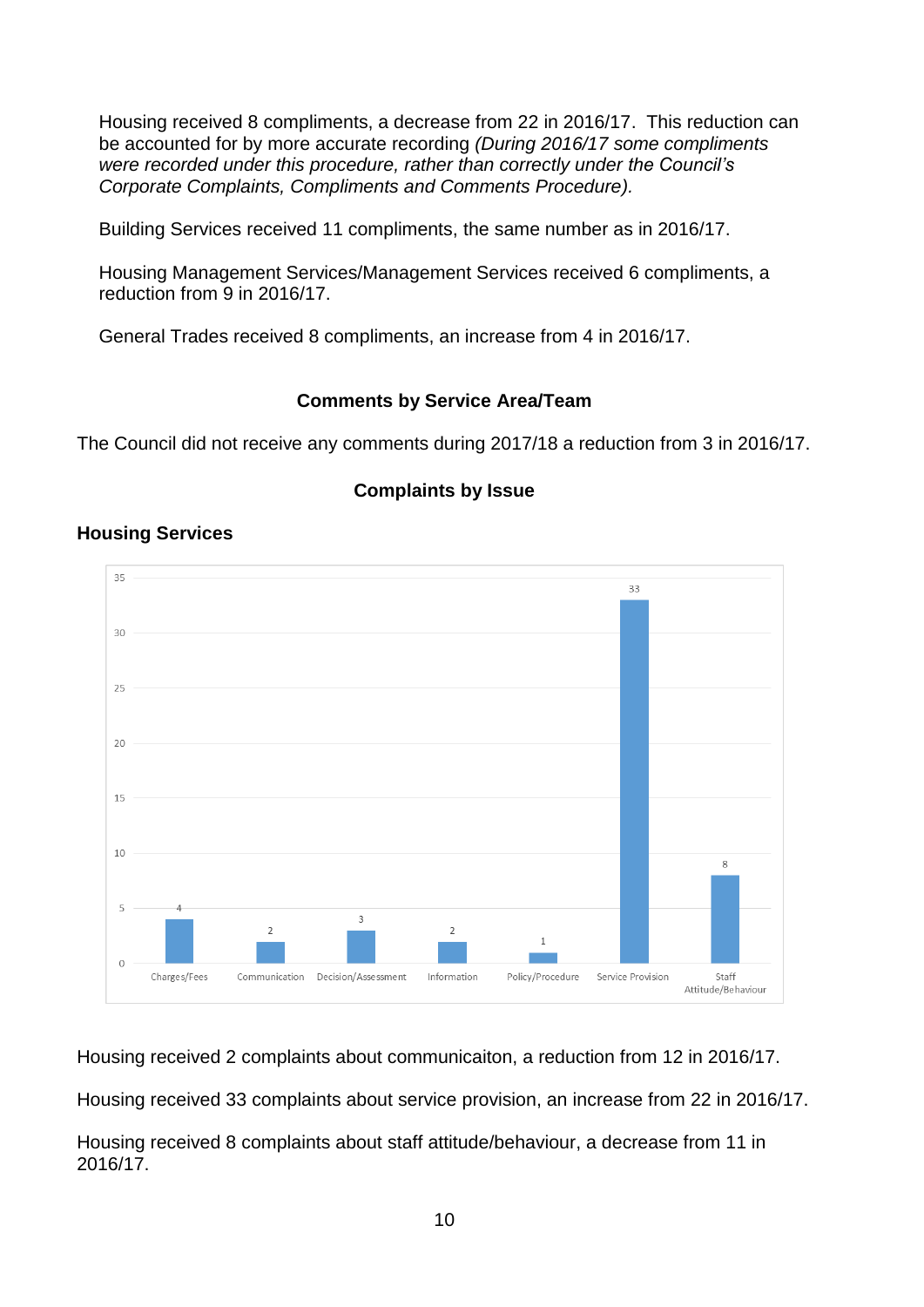#### **Building Services**



The issues for Building Services remained the similar to the issues raised during 2016/17. There was an additional complaint about a contracted service and 25 complaints about service provision compared to 27 in 2016/17.



#### **Environmental Services**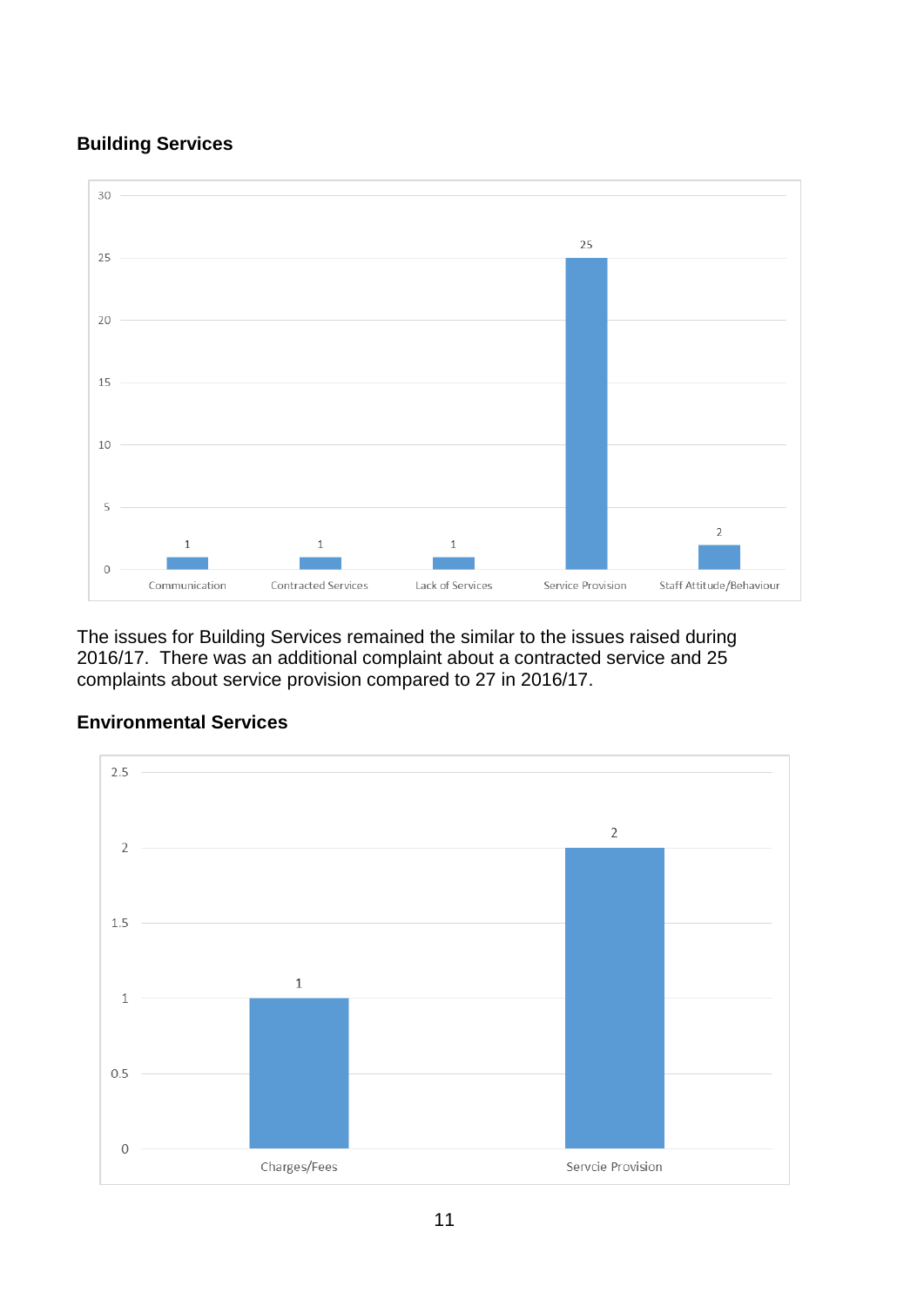#### **Complaints by Stage**





The Council received the same number of Stage 1 complaints as it did in 2016/17. 18 were escalated to Stage 2, an increase from 14 in 2016/17. 3 were escalated to the Housing Ombudsman, an increase from 0 in 2016/17.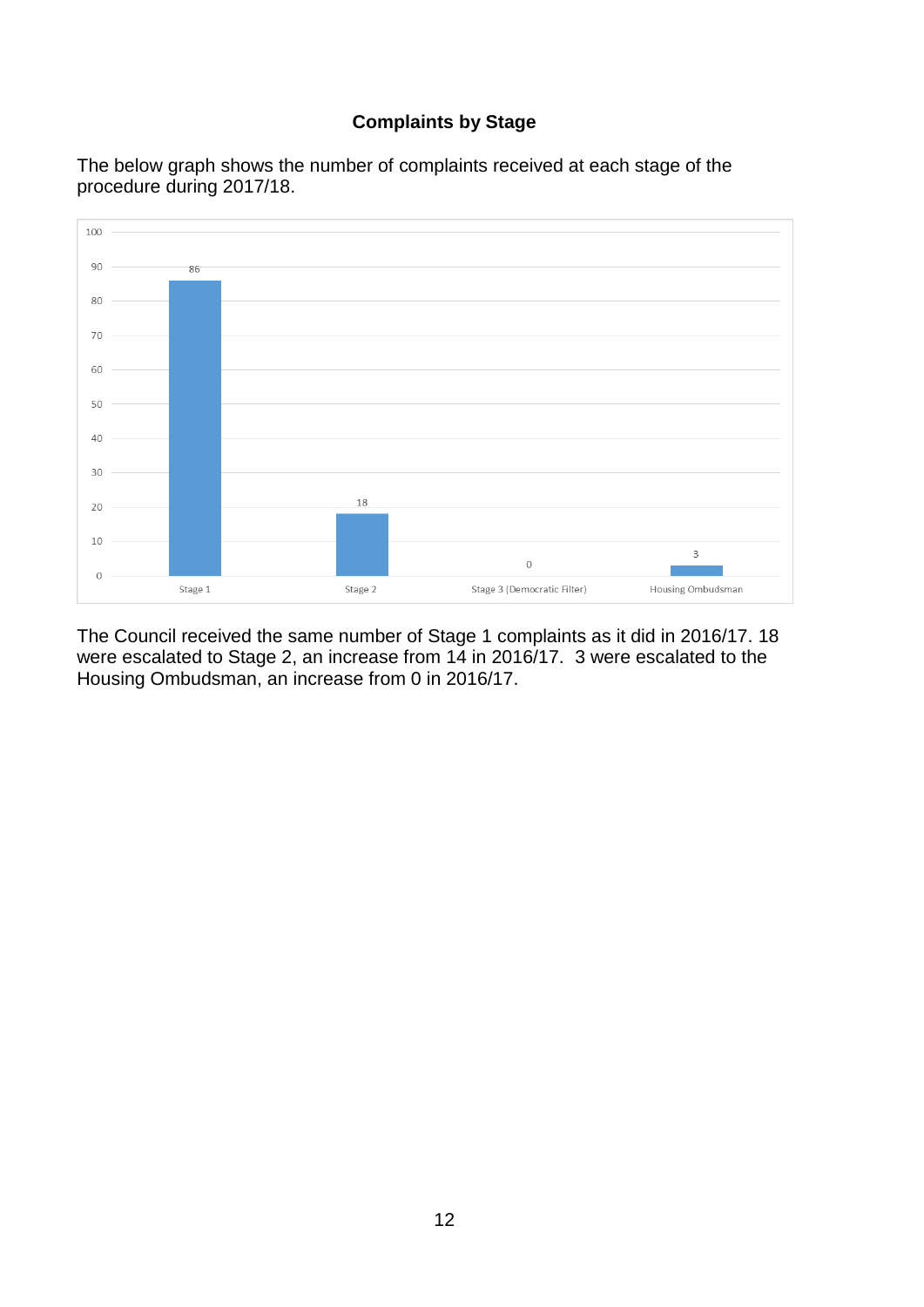#### **Complaints by Outcome**

The below tables show the decisions reached on complaints during 2017/18. Some of the complaints determined during 2017/18 were received during 2016/17, hence them being logged against former services/teams.

#### **Stage 1**

| Service Area/Team                       | <b>Escalated to</b><br>Stage 2 (No S1<br>Response) | Inconclusive | <b>Not Upheld</b> | <b>Partially Upheld</b> | <b>Upheld</b> | Withdrawn | <b>Total</b> |
|-----------------------------------------|----------------------------------------------------|--------------|-------------------|-------------------------|---------------|-----------|--------------|
| Neighbourhood Services & Resources      |                                                    | U            | U                 | $\Omega$                | $\Omega$      | $\Omega$  |              |
| Horticulture                            |                                                    |              |                   |                         |               |           |              |
| <b>Street Scene</b>                     |                                                    |              |                   |                         |               |           |              |
| <b>Building Cleaning</b>                |                                                    |              |                   |                         |               |           |              |
| Call Out                                |                                                    |              |                   |                         |               |           |              |
| <b>Total for Environmental Services</b> |                                                    |              |                   |                         |               |           |              |
| Housing & Building Services             |                                                    |              |                   |                         |               |           |              |
| <b>Building Services</b>                |                                                    |              |                   |                         |               |           |              |
| Construction                            |                                                    |              |                   |                         |               |           |              |
| <b>Total for Construction</b>           |                                                    |              |                   |                         |               |           |              |
| Maintenance                             |                                                    |              |                   |                         |               |           |              |
| <b>Electrical Services</b>              |                                                    |              |                   |                         |               |           |              |
| <b>Gas Services</b>                     |                                                    |              |                   |                         |               |           |              |
| <b>General Trades</b>                   |                                                    |              |                   |                         |               |           | 14           |
| Purchasing & Contracts                  |                                                    |              |                   |                         |               |           |              |
| <b>Total for Maintenance</b>            |                                                    |              | 10                |                         |               |           | 23           |
| <b>Planned Maintenance</b>              |                                                    |              |                   |                         |               |           |              |
| <b>Electrical Services</b>              |                                                    |              |                   |                         |               |           |              |
| <b>General Trades</b>                   |                                                    |              |                   |                         |               |           |              |
| <b>Total for Planned Maintenance</b>    |                                                    |              |                   |                         |               |           |              |
| Responsive Repairs                      |                                                    |              |                   |                         |               |           |              |
| <b>Gas Services</b>                     |                                                    |              |                   |                         |               |           |              |
| <b>Total for Responsive Repairs</b>     |                                                    |              |                   |                         |               |           |              |
| Surveyor (Housing)                      |                                                    |              |                   |                         |               |           |              |
| <b>Total for Surveyor (Housing)</b>     |                                                    |              |                   |                         |               |           |              |
| <b>Total for Building Services</b>      |                                                    |              |                   |                         |               |           | 30           |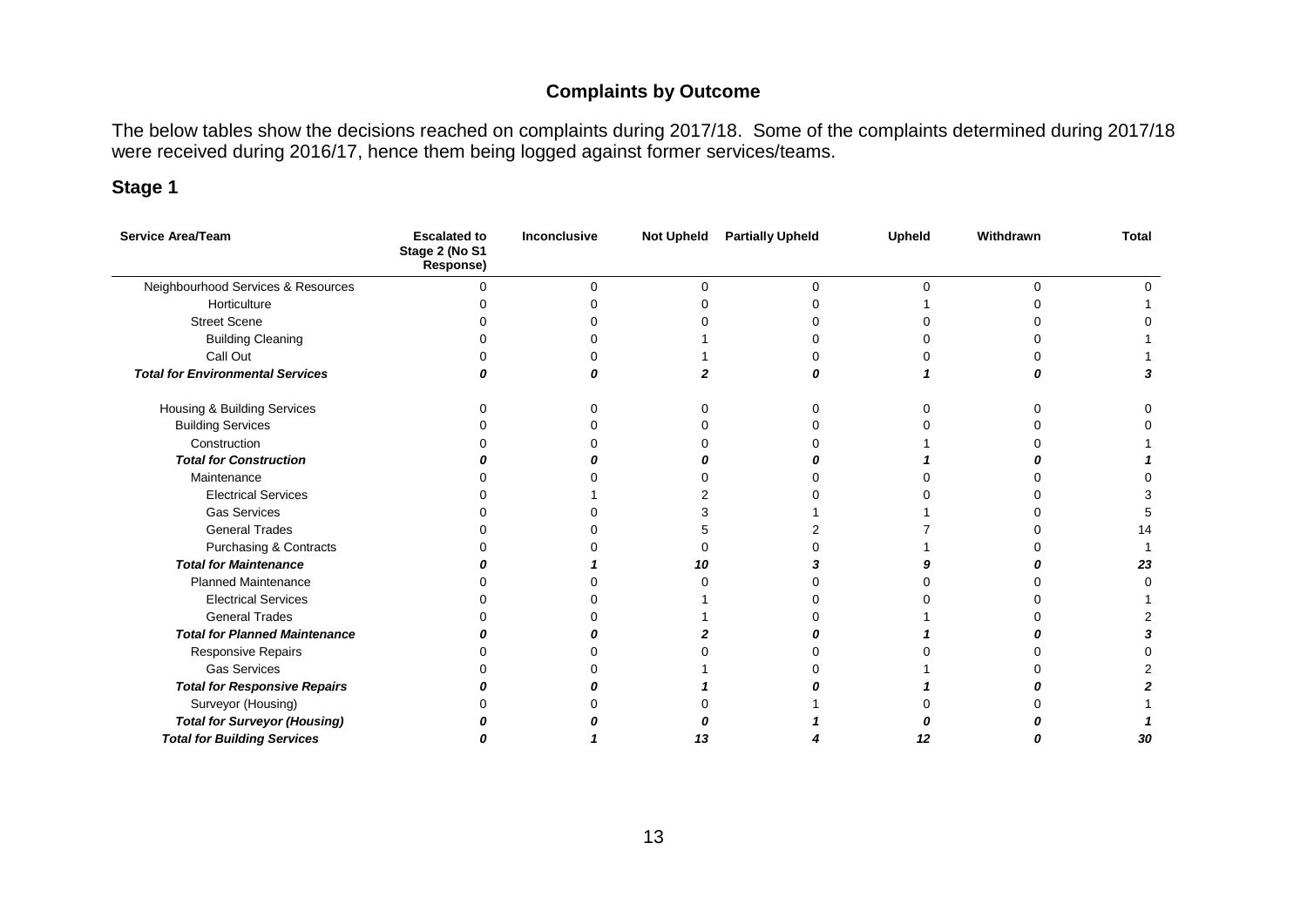| Housing & Revenue Services                       |  |    |    |    |
|--------------------------------------------------|--|----|----|----|
| Housing Income Management                        |  |    |    |    |
| <b>Total for Housing Income Management</b>       |  |    |    |    |
| <b>Housing Management Services</b>               |  |    |    |    |
| <b>Management Services</b>                       |  |    |    |    |
| <b>Tenancy Enforcement</b>                       |  |    |    |    |
| <b>Total for Housing Management Services</b>     |  |    |    |    |
| Housing Options & Lifeline                       |  |    |    |    |
| <b>Housing Options</b>                           |  |    |    |    |
| Lifeline                                         |  |    |    |    |
| <b>Total for Housing Options &amp; Lifeline</b>  |  |    |    |    |
| <b>Total for Housing &amp; Revenue Services</b>  |  |    |    |    |
| Housing Asset Management                         |  |    |    |    |
| <b>Total for Housing Asset Management</b>        |  |    |    |    |
| <b>Housing Services</b>                          |  |    |    |    |
| Housing Management                               |  |    |    |    |
| <b>Total for Housing Management</b>              |  |    |    |    |
| <b>Total for Housing Services</b>                |  |    |    |    |
| <b>Total for Housing &amp; Building Services</b> |  | 35 |    |    |
| Total for Neighbourhood Services &<br>Resources  |  |    | 20 | 82 |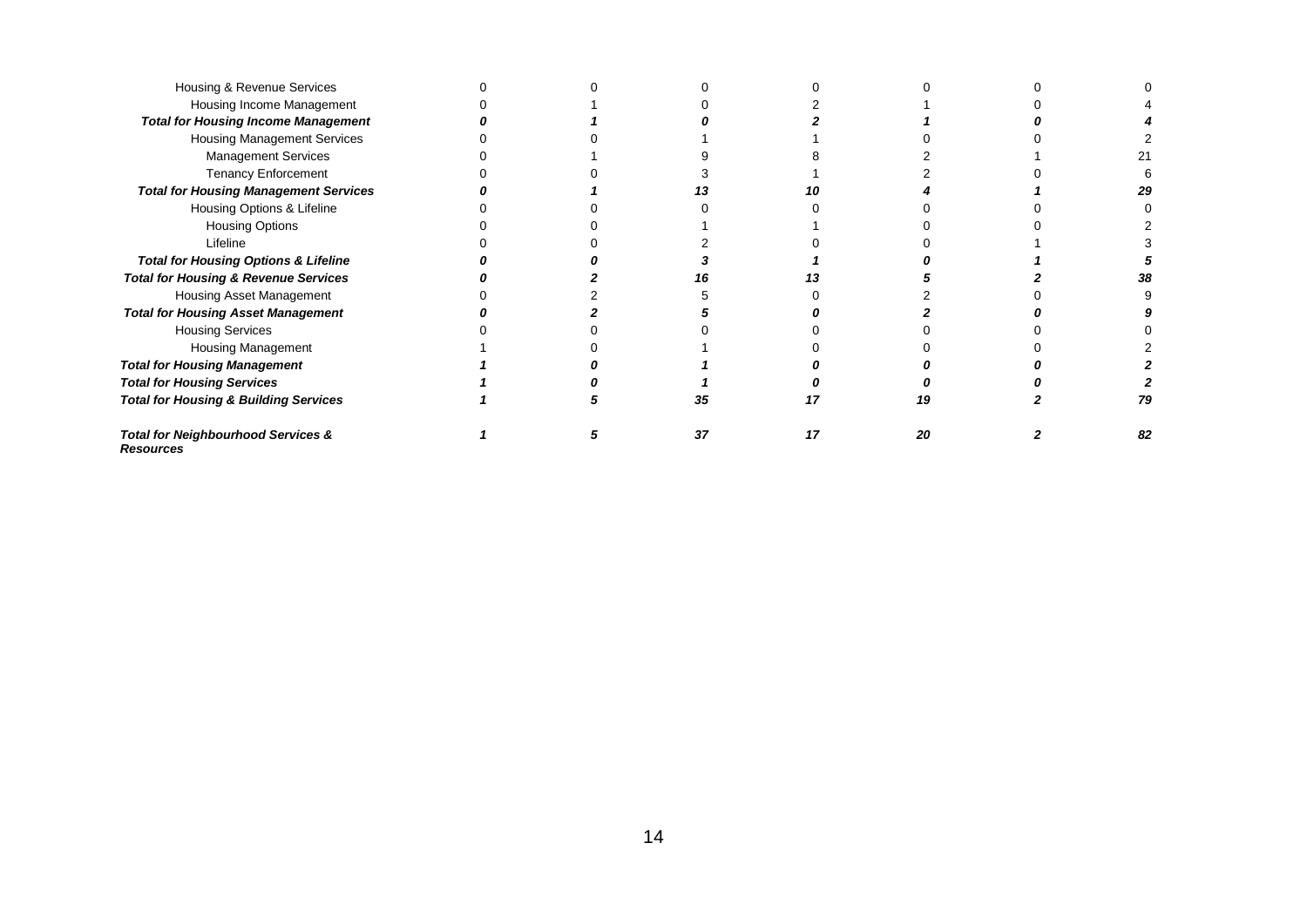# **Stage 2**

| Service Area/Team                                      | <b>Closed With No</b><br>Response | <b>Escalated to</b><br>Stage 2 (No S1<br>Response) | Inconclusive | <b>Not Upheld</b> | <b>Partially Upheld</b> | <b>Upheld</b> | Withdrawn | <b>Total</b> |
|--------------------------------------------------------|-----------------------------------|----------------------------------------------------|--------------|-------------------|-------------------------|---------------|-----------|--------------|
| Neighbourhood Services & Resources                     | $\Omega$                          | 0                                                  | $\Omega$     | 0                 | $\Omega$                | $\Omega$      | 0         |              |
| Housing & Building Services                            |                                   |                                                    |              | U                 |                         |               | 0         |              |
| <b>Building Services</b>                               |                                   |                                                    |              |                   |                         |               | 0         |              |
| <b>Planned Maintenance</b>                             |                                   |                                                    |              |                   |                         |               | 0         |              |
| <b>Electrical Services</b>                             |                                   |                                                    |              | o                 |                         |               | 0         |              |
| <b>Total for Planned Maintenance</b>                   |                                   |                                                    |              |                   |                         |               | Ω         |              |
| <b>Total for Building Services</b>                     | 0                                 | n                                                  | 0            | 0                 | 0                       |               | 0         |              |
| <b>Housing Services</b>                                |                                   |                                                    | 0            | 0                 |                         |               | 0         |              |
| Asset Management                                       |                                   |                                                    |              | 2                 |                         |               | 0         |              |
| <b>Total for Asset Management</b>                      |                                   |                                                    |              |                   |                         |               | Ω         |              |
| Housing Management                                     |                                   |                                                    |              |                   |                         |               | o         |              |
| <b>Total for Housing Management</b>                    |                                   |                                                    |              |                   |                         |               |           |              |
| Repairs & Maintenance                                  |                                   |                                                    |              |                   |                         |               | 0         |              |
| <b>Total for Repairs &amp; Maintenance</b>             |                                   |                                                    |              |                   |                         |               | Λ         |              |
| <b>Total for Housing Services</b>                      |                                   |                                                    | Ω            |                   | 5                       |               | 0         | 12           |
| <b>Total for Housing &amp; Building Services</b>       | n                                 | Ω                                                  | 0            | 6                 | 5                       | $\mathbf{2}$  | 0         | 13           |
| Total for Neighbourhood Services &<br><b>Resources</b> | Ω                                 | Ω                                                  | 0            | 6                 | 5                       | 2             | 0         | 13           |
| <b>Total</b>                                           | 0                                 | Λ                                                  | Ω            | 6                 | 5                       | 2             | 0         | 13           |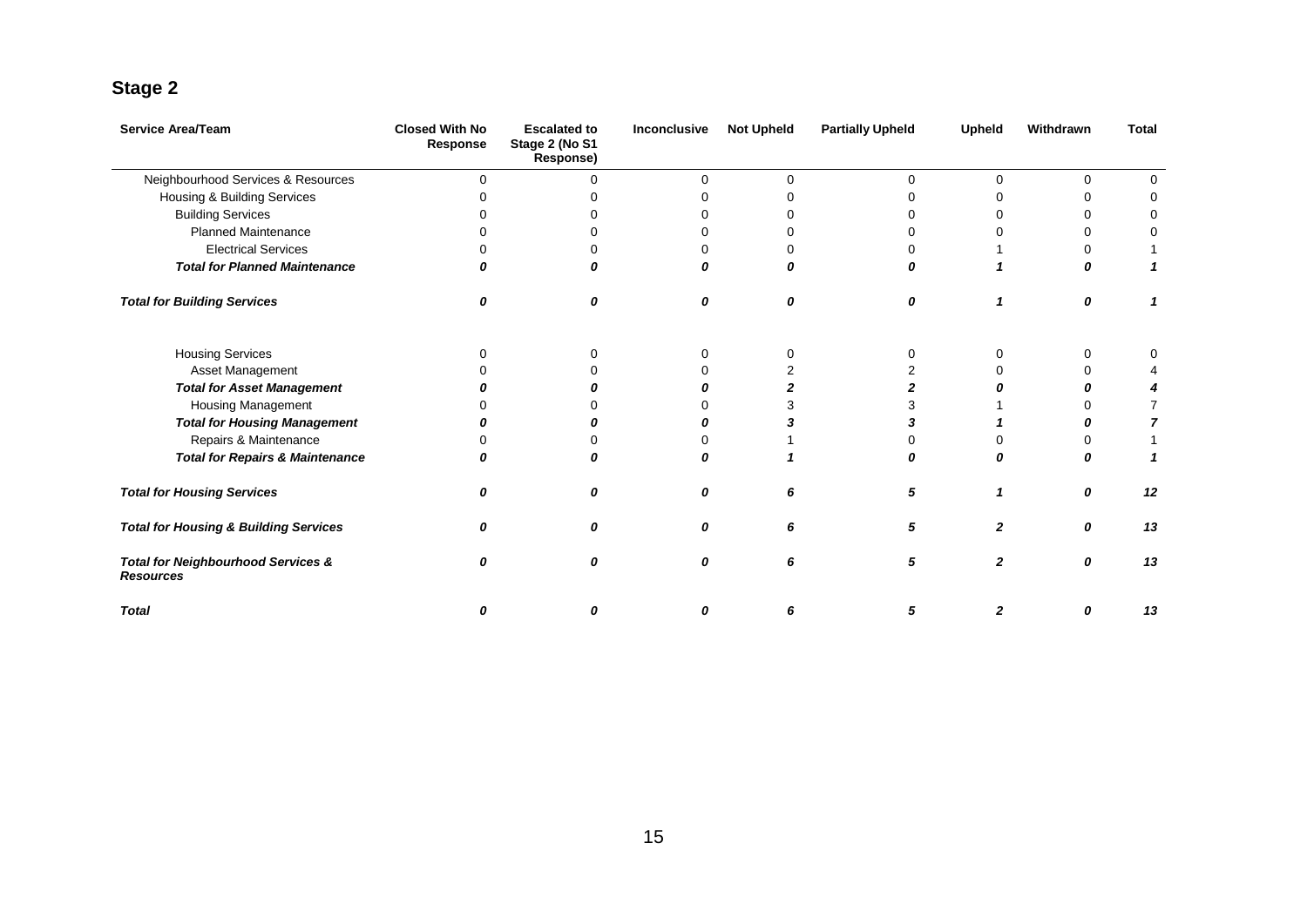#### **Stage 3**

The 'designated person' or 'democratic filter' did not determined any complaints during 2017/18.

#### **Housing Ombudsman**

The Housing Ombudsman determined one complaint during 2017/18, the outcome of which was no maladministration.

Full details of those complaints determined by the Housing Ombudsman are included in the Cabinet reports of 5 December 2017 and 9 October 2018 entitled [Review of Outcome](http://www.darlington.gov.uk/your-council/democracy/meetings-list/)  [of Complaints Made to Ombudsman.](http://www.darlington.gov.uk/your-council/democracy/meetings-list/)

#### **Organisational Learning**

All resolution and organisational learning actions identified as a result of complaints are assigned to a responsible manager and progress against those actions is monitored by the Complaints Manager. In addition to those actions taken to resolve individual complaints, several service improvements were made following complaint investigations during 2017/18. Some examples of these are detailed below.

Following a complaint for Building Services, General Trades it was agreed that training would be provided for staff to ensure repairs were highlighted to tenants and appointments booked prior to them moving into a property.

As the result of a complaint for Housing & Revenue Services, Housing Management Services it was agreed the Housing Management Officer would be reminded of the practice and procedure in relation to termination of tenancies.

Following a complaint for Housing & Revenue Services, Housing Income Management, a member of staff was reminded of the need to maintain a professional telephone manner.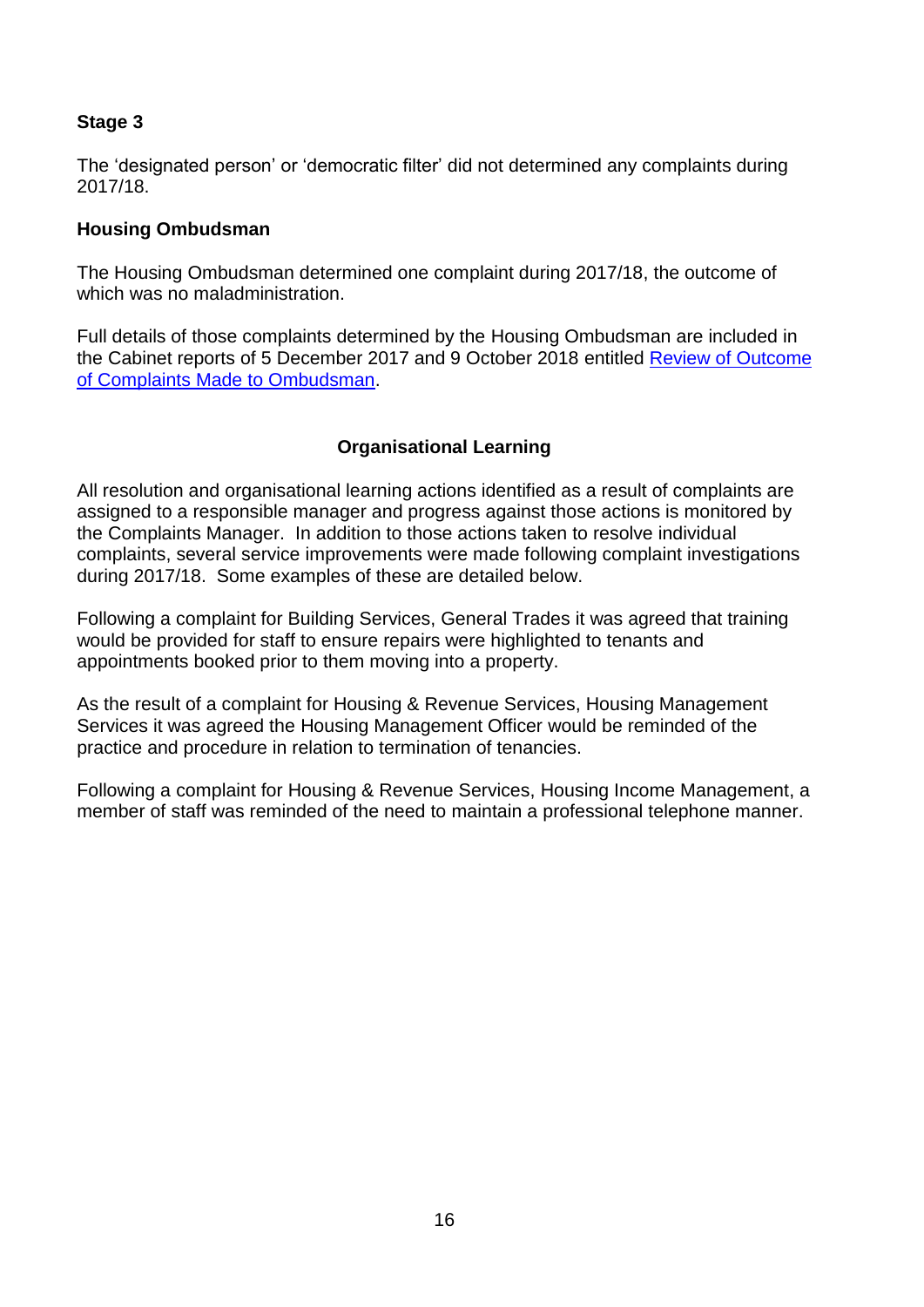#### <span id="page-16-0"></span> **Performance against the Corporate Complaints, Compliments and Comments Procedure**

<span id="page-16-1"></span>The below graphs show performance in relation to those complaints acknowledged and responded to during 2016/17.

#### **Stage 1**



**Performance against Stage 1 acknowledgement target (3 working days)**

This was a decrease from 98.80% in 2016/17.



#### **Performance against Stage 1 response target (25 working days)**

This was an increase from 55.7% in 2016/17.